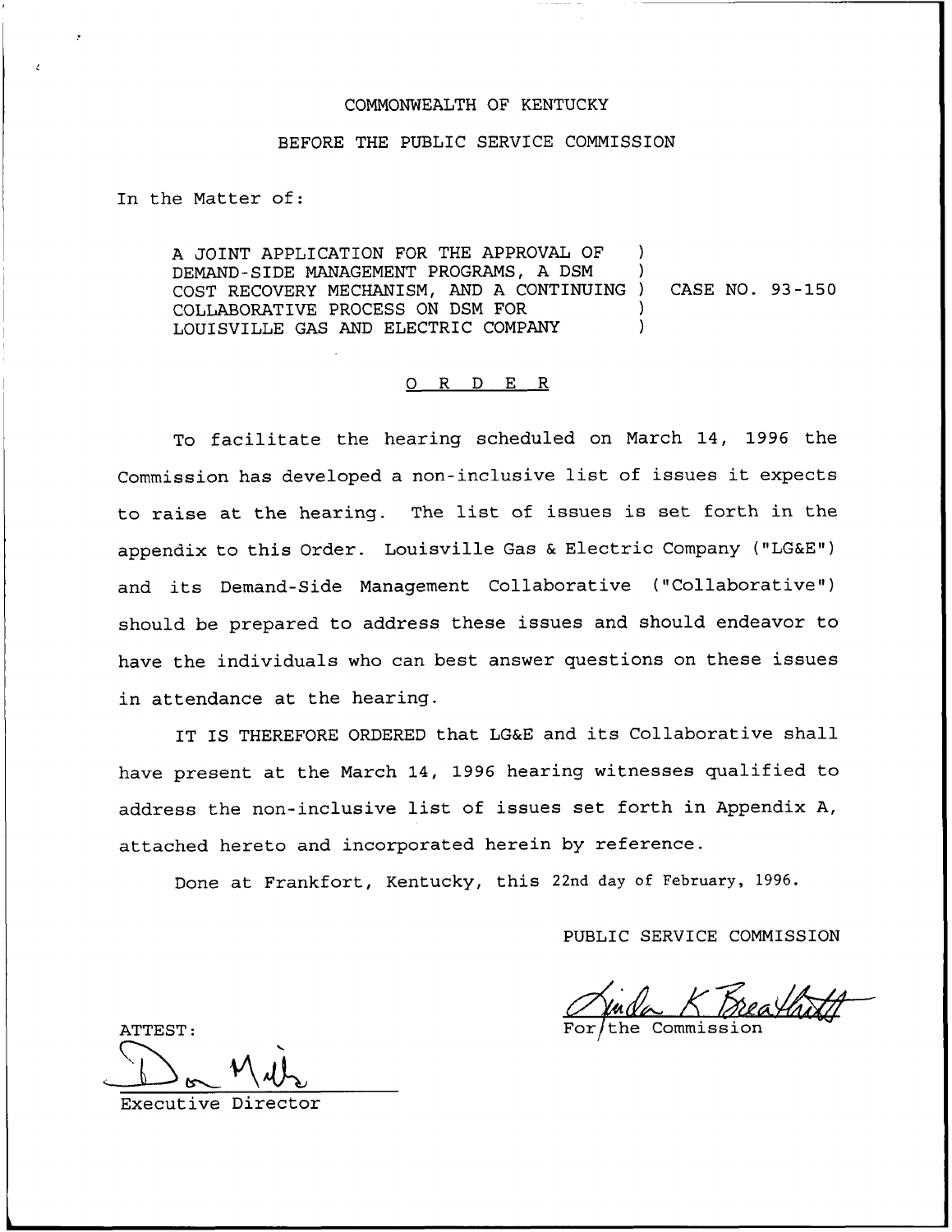### APPENDIX A

APPENDIX TO AN ORDER OF THE KENTUCKY PUBLIC SERVICE COMMISSION IN CASE NO. 93 —150 DATED FEBRUARY 22, 1996.

The following is a non-inclusive list of potential issues for the March 14, 1996 hearing.

#### EXISTING PROGRAMS

1. Issue - The proposed changes to the commercial conservation program to include new construction and financing. Whether these changes should be considered "new" programs subject to cost/benefit analysis.

2. Issue - The degree of fiscal responsibility and control by the Collaborative in the administration of the three initial DSM programs and the conclusions in the EDS April 1995 Report.

3. Issue - Reconciliation of EDS' conclusion regarding Project Warm's lack of "experience in the operation of a full-time weatherization program" with the statement in Item 20 of the response to the January 5, 1996 Order which states "they (Project Warm) had experience with the scope of weatherization measures called for . . . . "

4. Issue - Explanation of the basis for selecting the evaluation measures used in the Energy Partners Program. This should include the report on the "Virginia program" cited at the January 22, 1996 informal conference.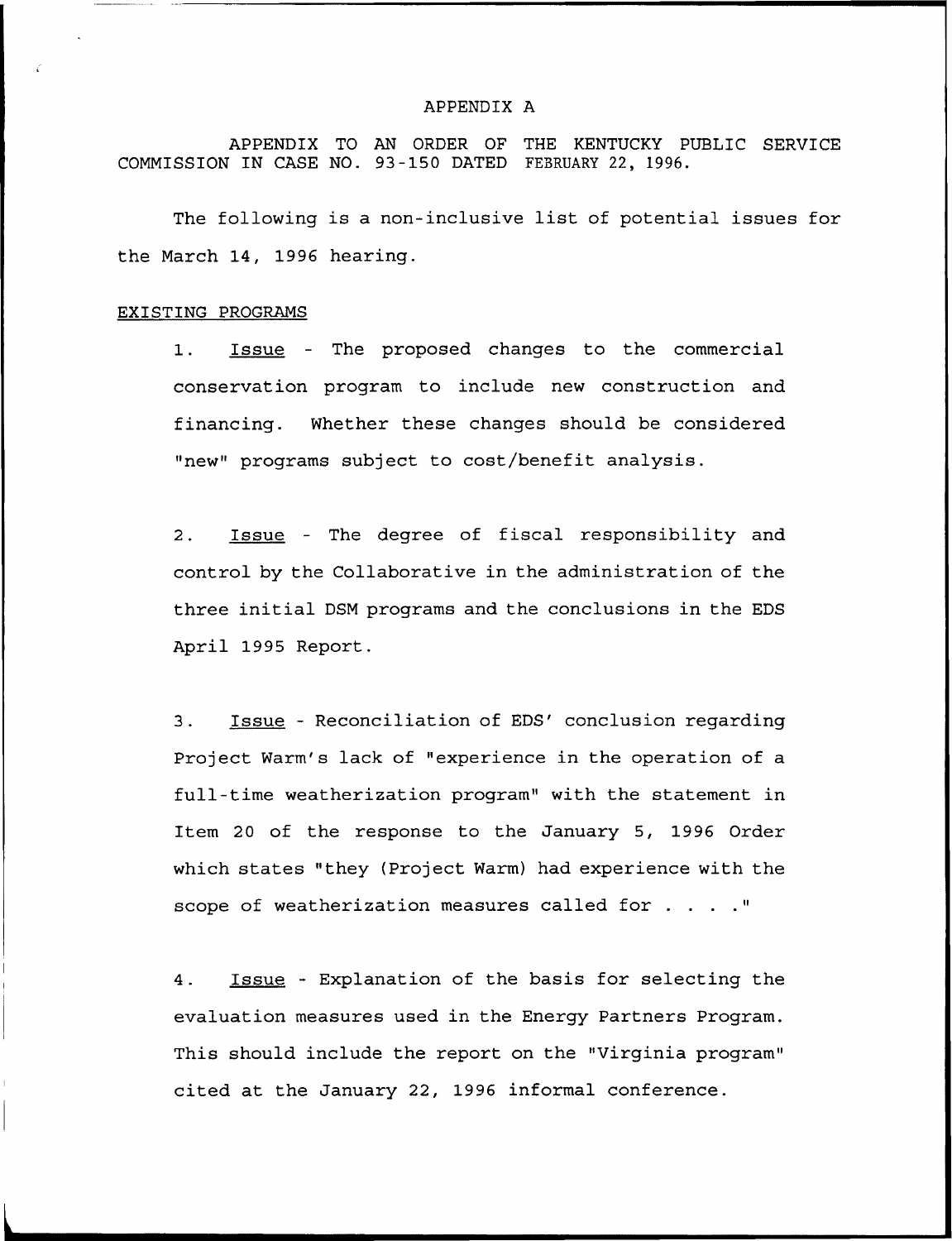5. Issue — Comparison of Linda Wigington's comments in January 1994 with the conclusions reached by EDS regarding audit design and process, coordination, program evaluation, monitoring and data collection.

Issue — Comparison and clarification of differences in 6. the responsibilities of Project Warm's in-house auditors and those of contract auditors.

Issue — Explanation of selection process and 7. criteria for choosing vendors that participate in the Energy Partners program.

8. Issue - Reasons for why program development and administration costs, and the recovery thereof, were not requested in the initial joint application filed in 1993.

# NEW PROGRAMS

1. Issue - Reasons why new programs, other than direct load control, were not individually screened, and the apparent conflict with:

- a. The directives in KRS 278.285.
- b. The Collaborative's assurances in 1993 that future programs would be screened.
- The Commission's finding in its November  $\mathbf{c}$ . 12, 1993 Order, regarding the need to screen future programs.